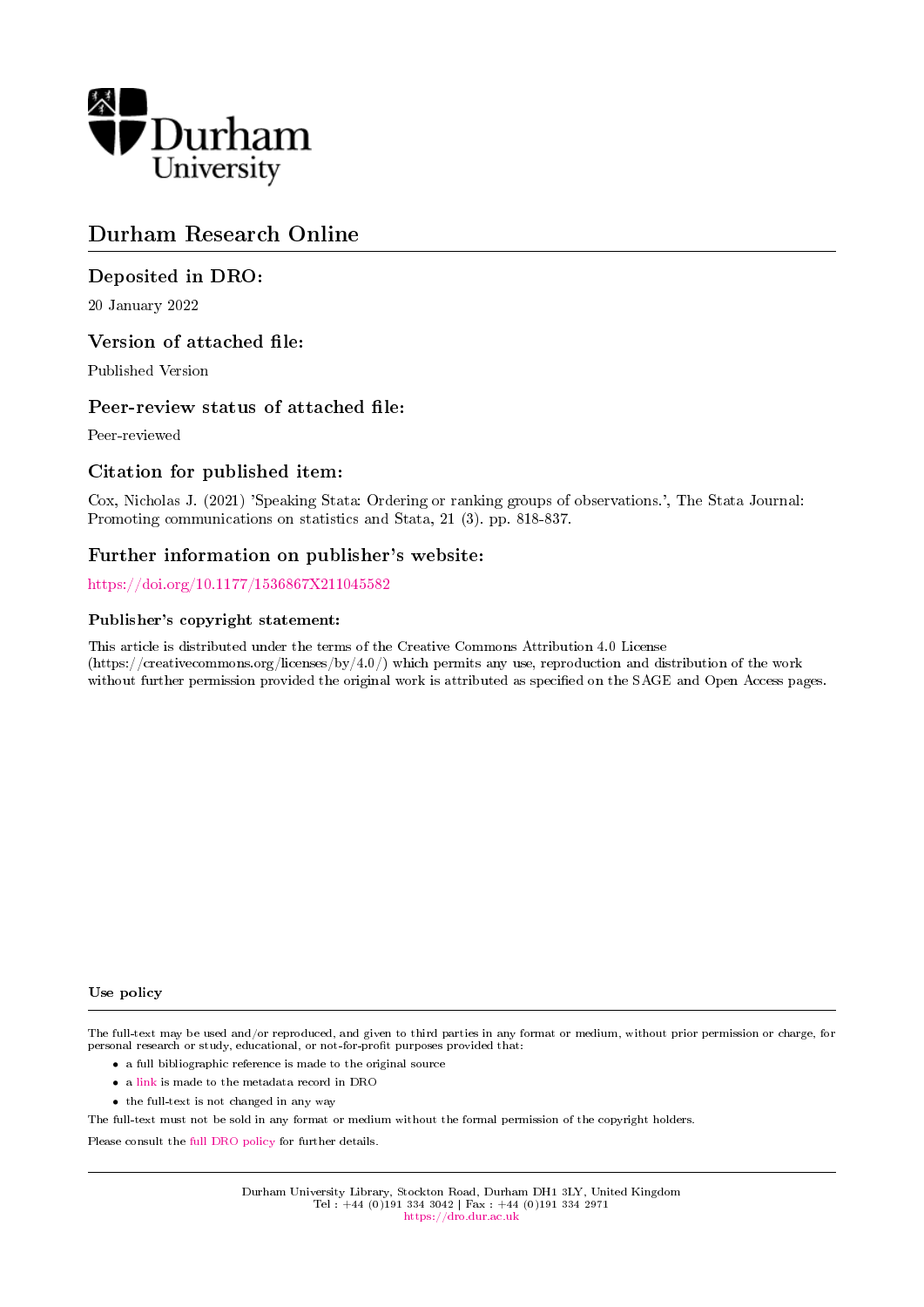# **Speaking Stata: Ordering or ranking groups of observations**

Nicholas J. Cox Department of Geography Durham University Durham, UK n.j.cox@durham.ac.uk

**Abstract.** Results for categorical variables may often be clearer if those variables are reordered or reranked, say, according to some measure of absolute or relative frequency or according to summaries of some other variable. Some graphical and tabulation commands have dedicated options serving that end. Otherwise, in practice a new order is often best achieved by creating a new variable holding the desired order using one or another egen function. There is usually a need to preserve the information in existing values or value labels and to watch out for ties. There may be a desire to reverse the direction of ranking from the default. I discuss procedures for datasets based on aggregate frequencies and for datasets based on individuals and introduce a new convenience command, myaxis, that handles many cases directly.

**Keywords:** st0654, myaxis, ordering, ranking, graphics, tabulation, categorical data, geometric means, confidence intervals, egen

# **1 Introduction**

Suppose you have a categorical variable that has only an arbitrary order, for example, fruits that may be apples, bananas, or oranges. Such a variable is nominal scale (named) in the much-used classification of Stevens [\(1946,](#page-20-0) [1975\)](#page-20-1). As with our fruits, the arbitrary order might be just alphabetical, but on the face of it no other order would be informative either. If there were categories in a natural or evident order, for example, opinions from strongly disagree to strongly agree, then the variable would instead be ordinal (ordered).

However, initial analysis using a nominal variable often suggests that results for such data would be clearer, or at least tidier, if the categories were reordered in graphs or tables, say, according to category frequency or abundance or to the magnitude of some outcome or response. Several Stata commands offer handles for such reordering, including graph bar, graph hbar, and graph dot on one hand and tabulate on the other. But it is helpful to have more general methods for ordering, particularly when you want something similar that is not directly available through dedicated options in other commands you are using.

Equivalently, the need may be described as one of ranking, but here the ranking is of groups of observations. That wording may not seem to help much, because ranking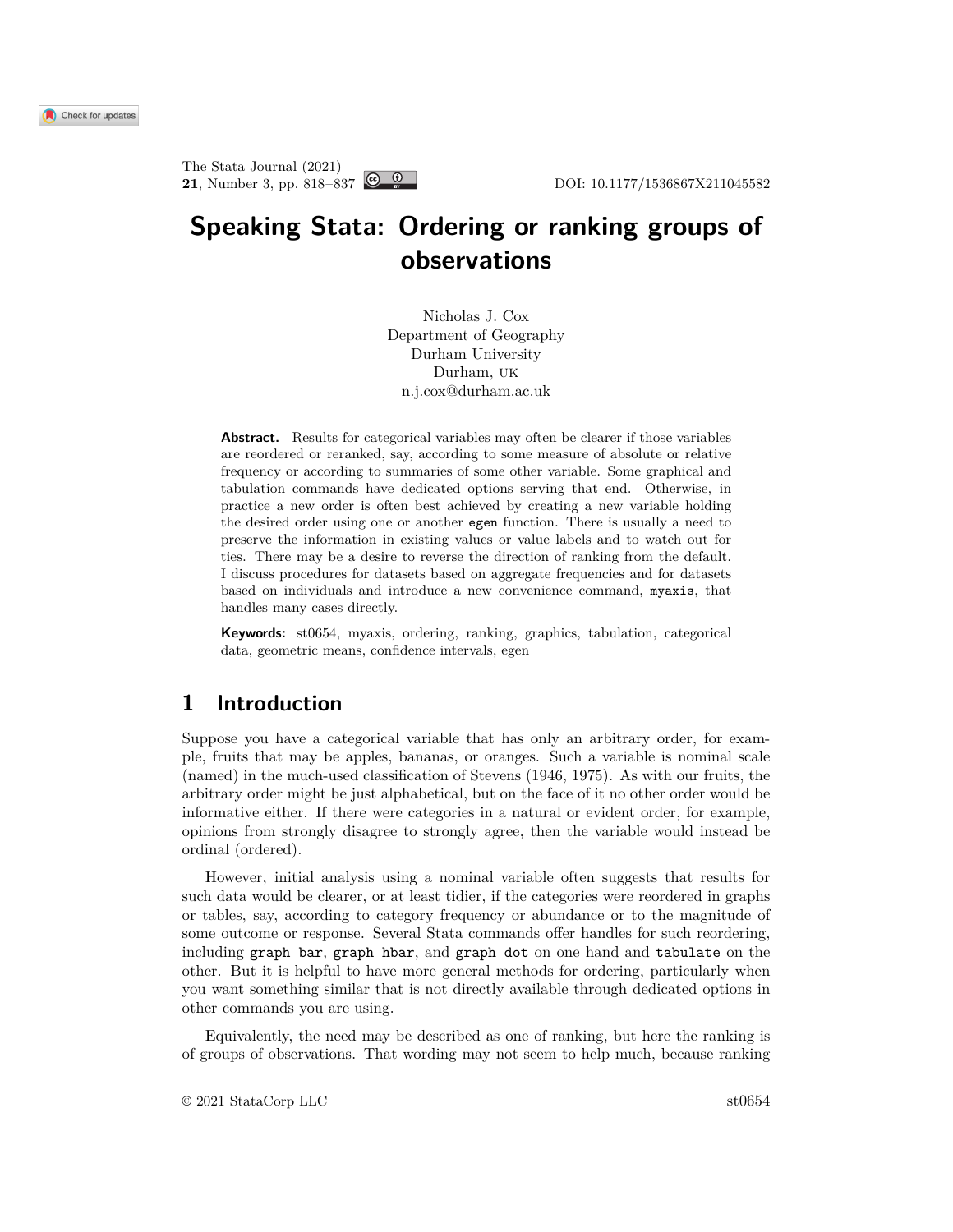in Stata, and statistics generally, is usually phrased in terms of ranking values in each of several observations.

The focus of this column is on methods to produce such ordering or ranking of groups, which in practice often hinges on some convenient functions in egen. Contrary to general pedagogic practice, I start with examples that are about as tricky as is common (bad news first) and end with examples where handles for sorting into the desired order already exist (good news follows). I follow a detailed discussion of principles with material on a new convenience command, myaxis, that covers many simple cases.

### **2 Example: Hospitals differing in results**

In a much-used textbook, Box, Hunter, and Hunter [\(1978,](#page-19-0) 145–149; [2005,](#page-19-1) 112–116) gave data on patients from five hospitals  $(A, B, C, D, and E)$  on the degree of restoration (no improvement, partial functional restoration, complete functional restoration) of certain joints impaired by disease effected by a certain surgical procedure. Hospital E is a referral hospital, but otherwise the identifiers are cryptic (for good reasons, let's assume). Box, Hunter, and Hunter carried out chi-squared analyses, focusing on the difference between Hospital E and the others. Box's [\(2013\)](#page-19-2) autobiography is entertaining on the background to this book and on much else in his life and career.

The dataset has been widely used as an example, for instance, by [Daly et al. \(1995,](#page-20-2) 519–522) and in the help file of distplot. On the latter, see [Cox \(2019\)](#page-19-3) or any later update as revealed by search distplot, sj. Although identifiers A to D are not informative, the alphabetical order of their real names would not obviously provide a better order, and those names would make sense only to people familiar with those hospitals.

To see the issue, we first read the data in directly.

```
. input str1 hospital float freq long restore
     hospital freq restore
 1. "A" 13 1
 2. "B" 5 1
 3. "C" 8 1
 4. "D" 21 1
 5. "E" 43 1
 6. "A" 18 2
 7. "B" 10 2
 8. "C" 36 2
 9. "D" 56 2
10. "E" 29 2
11. "A" 16 3
12. "B" 16 3
13. "C" 35 3
14. "D" 51 3
15. "E" 10 3
16. end
. label values restore restore
. label define restore 1 "none" 2 "partial" 3 "complete"
```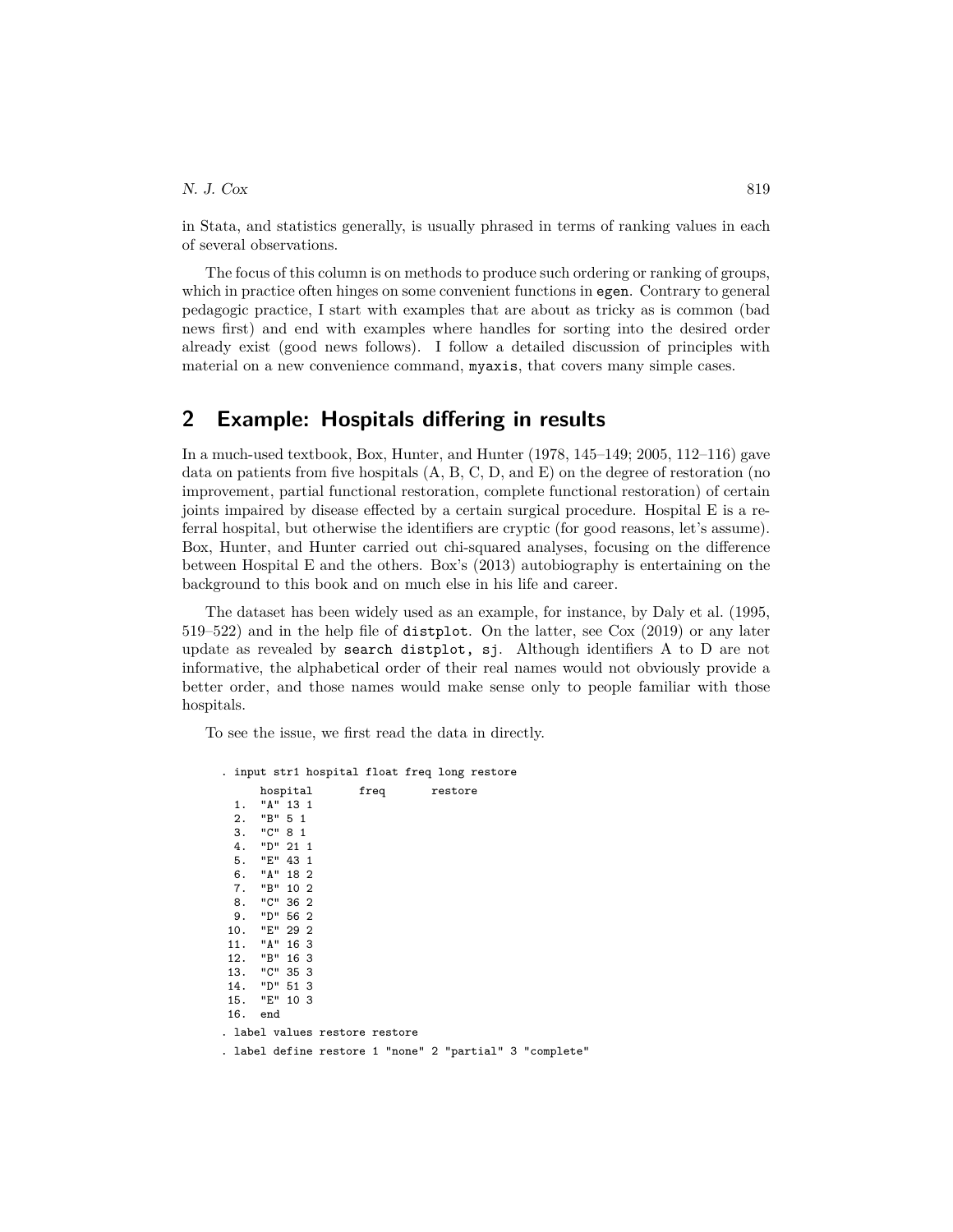```
. label variable restore "How far restored?"
. set scheme sj
. save sandboxhh
file sandboxhh.dta saved
```
For simple graphics, we can use tabplot. A detailed discussion of this command was given in [Cox \(2016a\)](#page-19-4), but do search tabplot, sj for the latest update if you want to use it yourself. Using that command is manifestly a personal preference, but graphs using any of several other official or community-contributed commands would make the main point equally clearly.

So that we can focus on the main point of category order, I gather together first various graphics options shared by various figures. This is backward in that sensible options are often (in my case, almost always) worked out more slowly as one tinkers with varying draft graphs.

```
. local options1 separate(restore) subtitle("% by hospital") xtitle(Hospital)
. local options2 bar1(fcolor(gs4) lc(black)) bar2(fcolor(gs8) lc(black))
> bar3(fcolor(gs12) lcolor(black))
```
Figure 1 is a basic two-way bar chart to show the problem. Hospital E stands out, but the default alphabetical ordering is otherwise not helpful.



```
. tabplot restore hospital [w=freq], showval percent(hospital) `options1'
> `options2'
(frequency weights assumed)
```
Figure 1. Restoration success in various hospitals. The referral hospital E is clearly different, but the ordering of the other hospitals could be improved.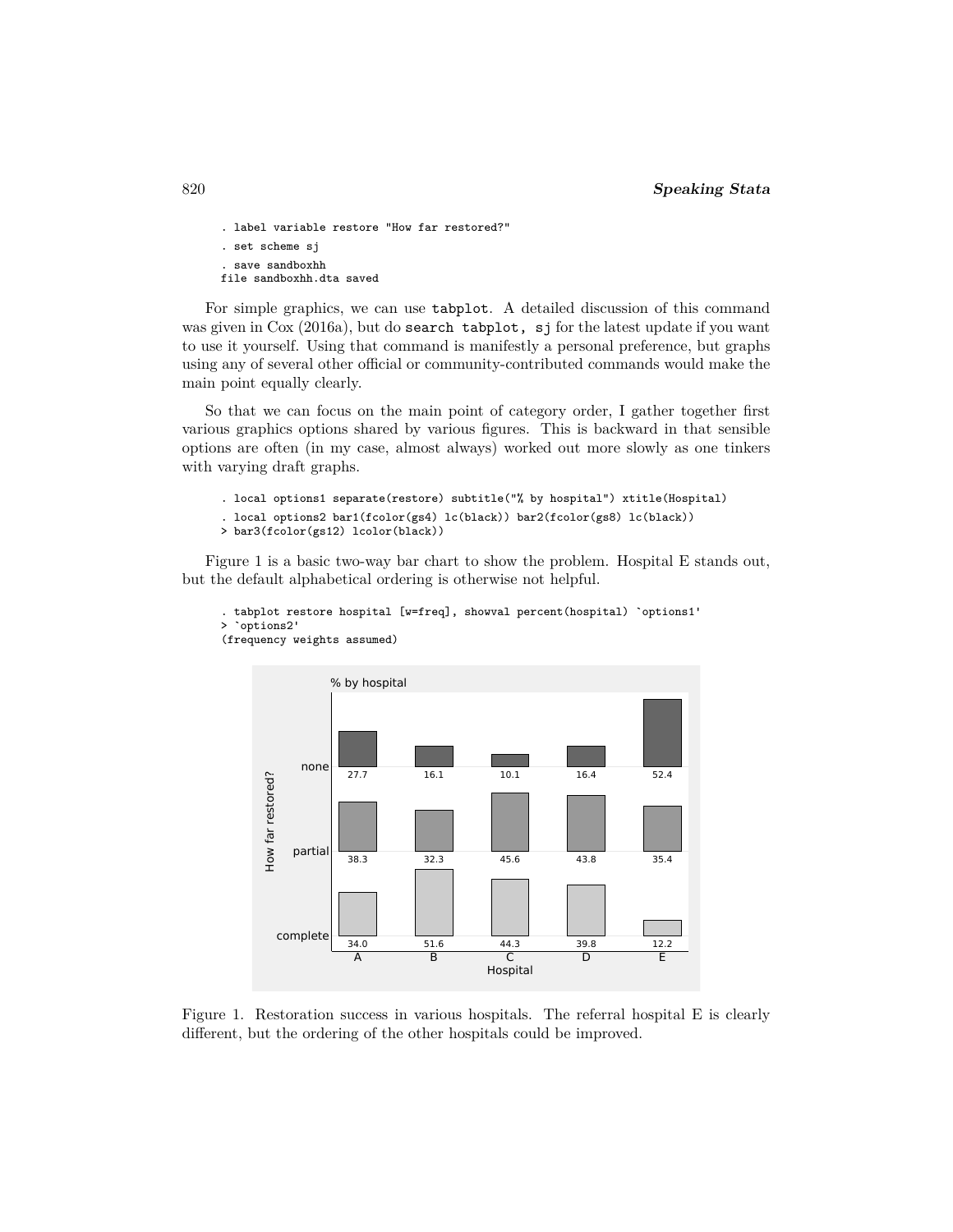# **3 Solution: Use egen's rank() function and change order, fix labels, plot again**

To do better, we need to do the following:

- 1. Produce a new variable that contains the categories in a desired new order. Just occasionally, that might be a string variable if we are lucky or clever about wording. For example, consider string values "best", "middling", and "worst". Those values would plot in the desired order but not because some homunculus inside Stata understands meanings. The right order would be produced for the wrong reason because Stata knows the alphabet. More usually, therefore, this new variable will be a numeric variable with integer values and value labels.
- 2. Fix value labels if needed, unless what you just did means that is done already, or exceptionally you do not care to see them.
- 3. Try a new plot. The needed details for a good plot may include better axis titles.

Looking at figure 1, let's suppose that we want to rank on the proportion of category 1 (no restoration, so essentially the bad news). We do this here step by step, showing some detailed techniques that serious Stata users are likely to need again and again.

The proportion of category 1 is the frequency of category 1 divided by the frequency of all categories. If you want to see percents rather than proportions on the graph, that is easy: you can see in figure 1 that tabplot has an option for showing them. All we are doing here is reordering the hospitals. Multiplying proportions by 100 would make no difference to the order.

```
. egen num1 = total(freq * (restore==1)), by(hospital)
. egen den = total(freq), by(hosp). generate pr1 = num1 / den
```
If the syntax restore==1 is new to you, here is the story [\(Cox 2016b\)](#page-19-5). The true-orfalse comparison yielded by == returns 1 if restore is 1, so if the comparison is true, and 0 otherwise if the comparison is false. Applied as a weight, the result of the comparison multiplies the frequencies of category 1 by 1 and other frequencies by 0, and so  $total()$ just adds the frequency of category 1. Category 1 occurs just once in the dataset for each hospital, so the total of one value is that value. With this code, we are spreading the frequency of category 1 to be a value in all observations for the same hospital.

Backing up, we could have done this instead:

```
. egen den = total(freq), by(hosp)
. generate pr1 = freq / den if restore == 1
```
This code leaves pr1 undefined for other values of restore, but that is not fatal. We will flag this alternative with (∗) to ease a later back-reference.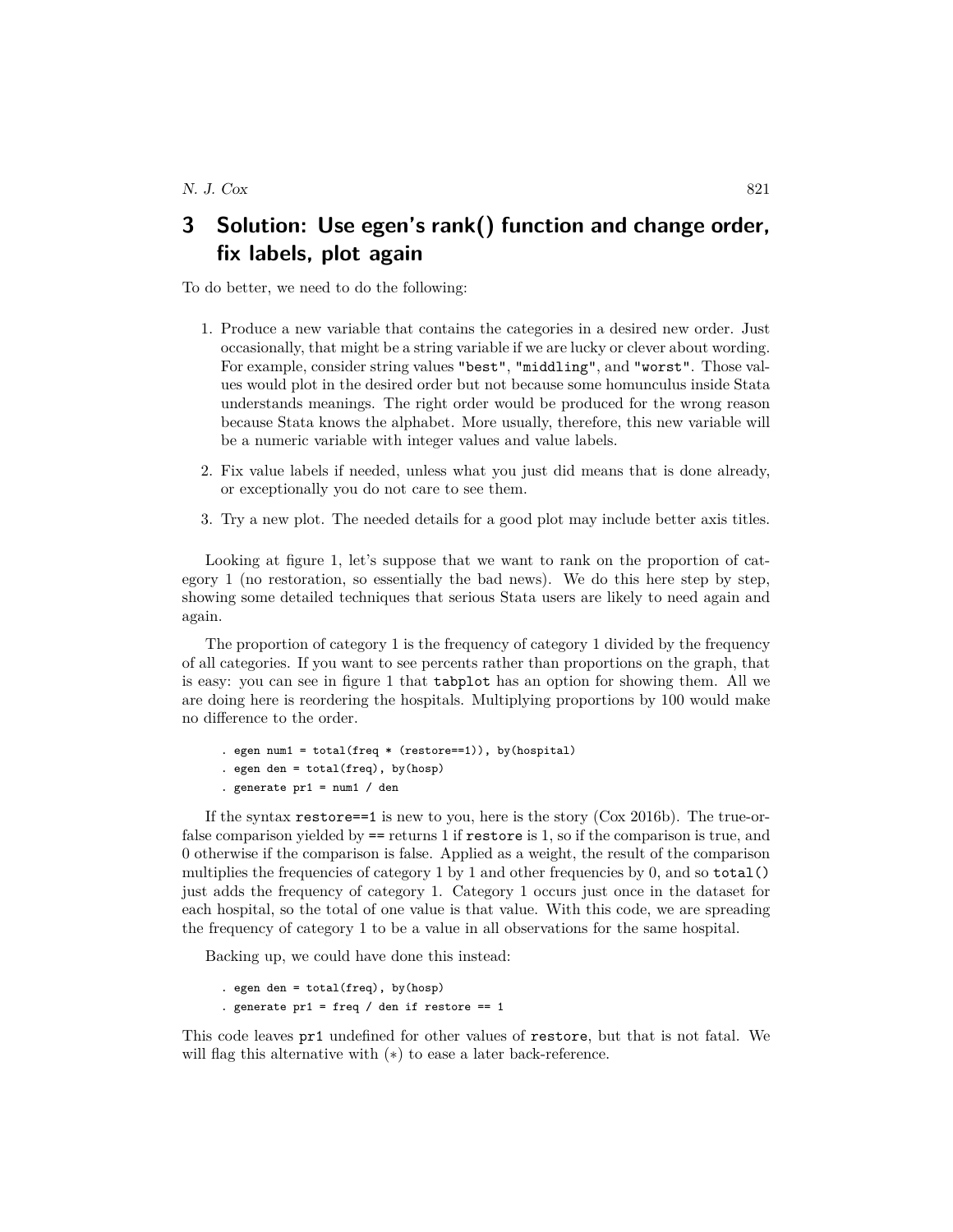With the first method, the same value of  $pr1$  will be assigned to all observations in each hospital. (If you are following along by repeating the commands in your copy of Stata, you can see that by using edit or list to look at the data.) So if we pushed pr1 through the rank() function of egen or any other code to produce ranks, the problem of ties would arise. In this example, with three observations for each hospital, the ranks would emerge as three 2s, three 5s, and so on. That can be puzzled out: The three observations with the lowest value would have been ranked 1, 2, and 3 if their values had been slightly different, but the same value should be assigned the same rank. The rule followed is to preserve the sum of the ranks that would have otherwise had been assigned, so the average,  $(1+2+3)/3=2$ , is assigned to each. And so on.

Ranks 2, 5, 8, 11, and 14 are at least equally spaced, so results could be worse, which is much of the point. In any dataset with different numbers of observations in the various categories, the ranks would not emerge even equally spaced. A general solution that avoids such problems is to rank a subset that is based on one observation per group and then spread the resulting ranks to the other observations in each group.

```
. egen rank1 = \text{rank}(\text{pr1}) if restore == 1
(10 missing values generated)
. bysort hospital (rank1): replace rank1 = rank1[1]
(10 real changes made)
```
We can now mention that this code would work too with the alternative flagged  $(*)$  just a short while back.

Going back to first principles has further advantages. By default, ranking on a variable means that the lowest values get the lowest ranks, just as the lowest times win in track events in athletics. If you wanted the reverse order, you can rank on the negated variable, so here you could give -pr1, the minus sign indicating reverse order. That would exploit the detail, often overlooked, that rank() feeds on an expression, which can be more complicated than a bare variable name. (It does not hurt that tabplot has yreverse and xreverse options anyway, and some graph commands have equivalent options.)

Just to be awkward, but realistic, we may also need ways to break ties if two or more hospitals had the same value on any criterion. The unique option can be added to the rank() call to ensure breaking of ties.

The ranking has done no more than assign the new ranks 1, 2, 3, 4, and 5 to the hospitals. We should add value labels to preserve the information in the original data. labmask is a command dedicated to this purpose [\(Cox 2008\)](#page-19-6).

```
. labmask rank1, values(hospital)
```
labmask here takes the values of hospital and uses them to define value labels for rank1. The slightly whimsical name echoes a notion that value labels are like a mask that numeric values wear. The same syntax would have been used if hospital had been a numeric variable without value labels, while the extra option decode is needed if existing value labels are to be preserved.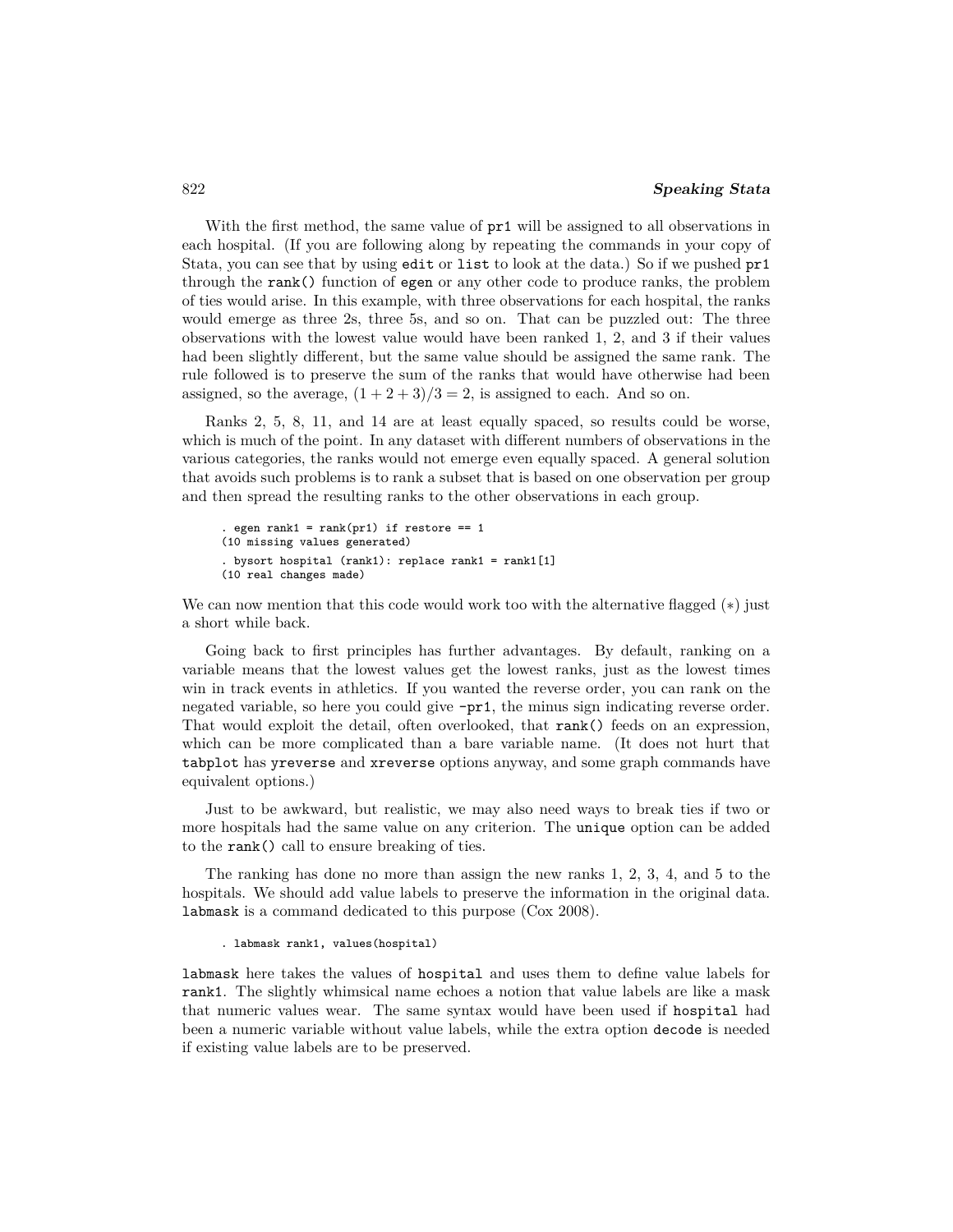#### N. J. Cox 823

Now we can try a different plot (figure 2):

```
. tabplot restore rank1 [w=freq], showval percent(hospital) `options1'
> `options2'
(frequency weights assumed)
```


Figure 2. Restoration success in various hospitals. The hospitals are ordered by proportion of no restoration. Recall that E is a referral hospital.

Ranking on any other criterion just entails the same kind of sequence. Ranking on the proportions of partial or complete restoration implies an easy change from restore  $== 1$  to restore  $== 2$  or restore  $== 3$  in the code above.

Here is something a little more challenging: the use of a weighted mean over scores 1 to 3. At this point, I do not want to start a secondary debate on how logical or admissible it is to calculate means for ordinal grades. But I will season the dish with some references to the long-running and lively discussion of such matters within statistical science: [Duncan \(1984\)](#page-20-3); [Velleman and Wilkinson \(1993\)](#page-20-4); and Hand [\(1996,](#page-20-5) [2004\)](#page-20-6).

Note that the sum of frequencies has already been calculated as the variable den, so that will serve as denominator. We need a numerator too.

```
. egen num = total(restore * freq), by(hosp)
. generate wtmean = num/den
```
There is a good way to select just one observation from several for each hospital. The tag() function of egen assigns 1 to one observation in any group and 0 to the others in the same group. Because they are all the same, it does not matter which one is chosen, but the code uses the first observation seen in each group. A public function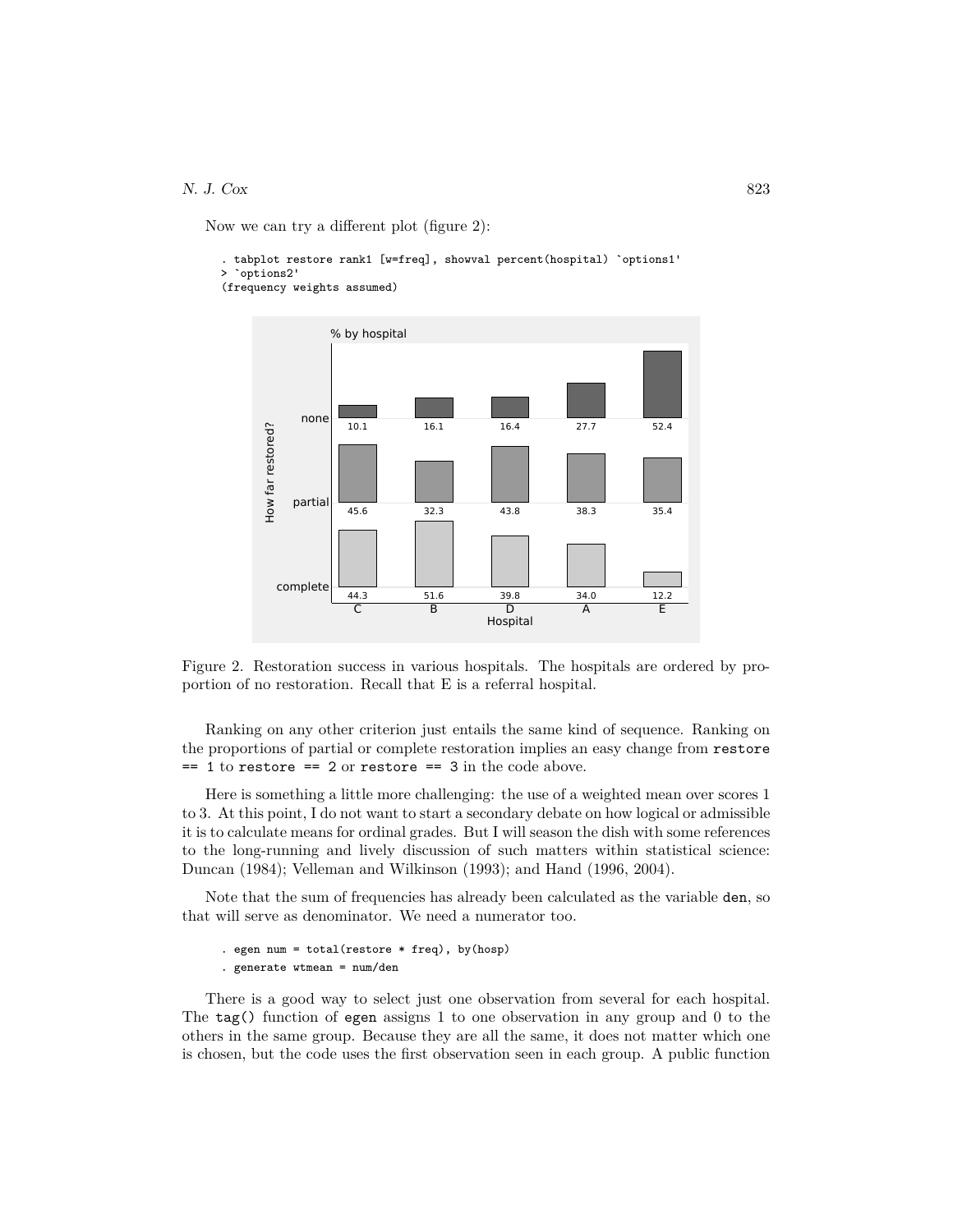goes back to 1999, but the basic idea was even then quite standard [\(Cox 1999\)](#page-19-7). That aside as a variant trick, we can follow a similar path to a different plot (figure 3).

```
. egen tag = tag(hospital). egen rank = rank(wtmean) if tag
(10 missing values generated)
. bysort hospital (rank): replace rank = rank[1]
(10 real changes made)
. labmask rank, values(hospital)
. tabplot restore rank [w=freq], showval percent(hospital) `options1'
> `options2'
(frequency weights assumed)
```


Figure 3. Restoration success in various hospitals. The hospitals are ordered by weighted mean score. Recall that E is a referral hospital.

# **4 Solution: Use egen's group() function instead**

Let's back up and show a different solution, but one in similar spirit, this time using the group() function of egen. If you typed in the code given earlier, you can skip data input and go back to the dataset saved from the original data.

```
. use sandboxhh, clear
```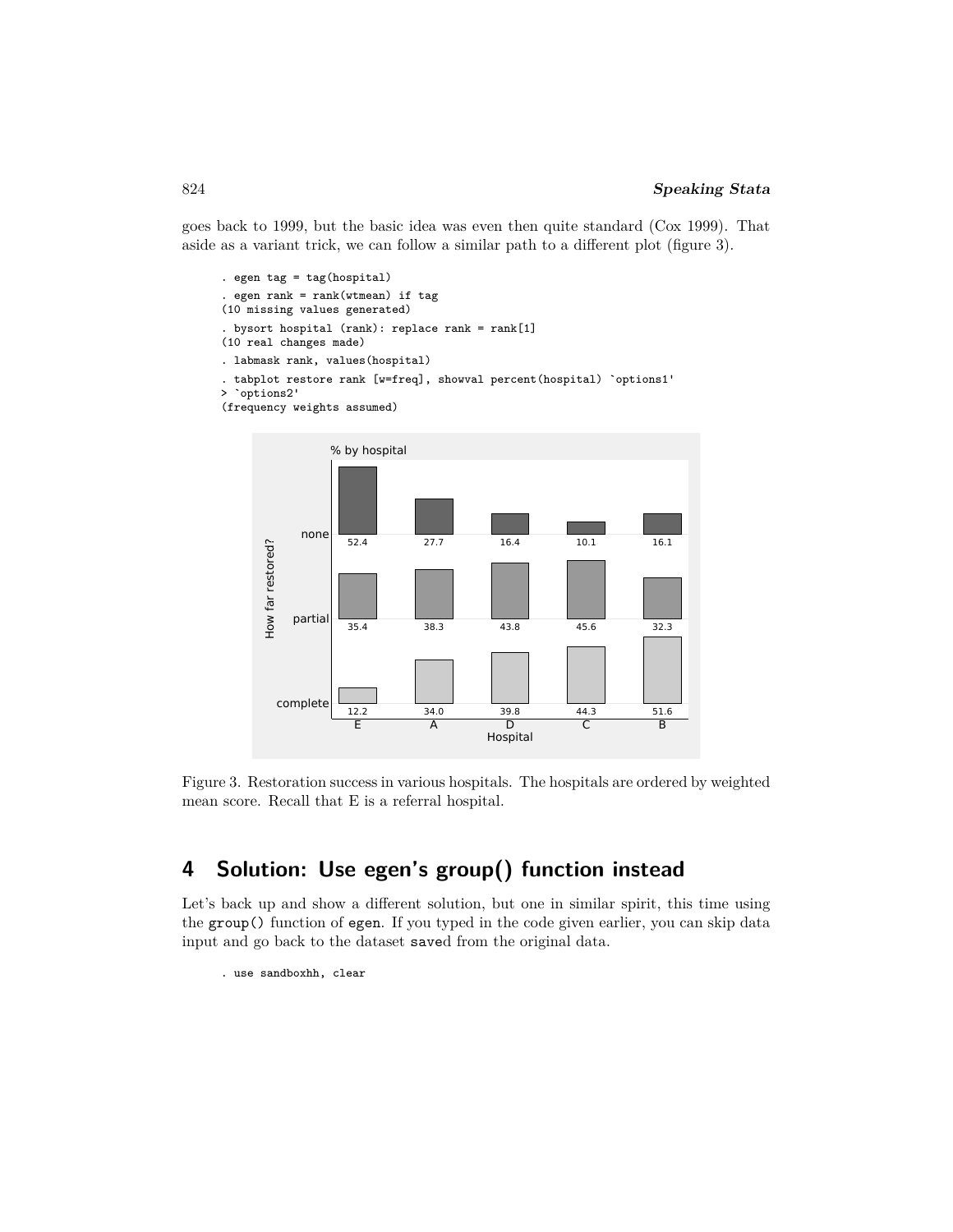#### N. J.  $Cox$  825

Then, different code follows to get a plot with proportion with no restoration as the ordering criterion, with commentary only on what is different.

```
. egen num1 = total(freq * (restore==1)), by(hospital)
```

```
. egen den = total(freq), by(hosp)
```

```
. generate pr1 = num1 / den
```

```
. egen rank1 = group(pr1 hospital)
```

```
. labmask rank1, values(hospital)
```

```
. tabplot restore rank1 [w=freq], showval percent(hospital) `options1' `options2'
```
The resulting graph is just figure 1 again.

So we exploit the fact that group() gives a variant of ranking, but a variant that we often want: All observations with the same lowest value are assigned 1, all observations with the next lowest value are assigned 2, and so on. The reason for specifying hospital too as an argument—note the two variable names pr1 and hospital—is to break ties if there are any; it does no harm otherwise.

If you wanted reverse ranking, you might need to negate one or more of the variables before they are fed to group(). There is no handle for that otherwise. group() does not allow anything but variable names in its main argument, and there is no such option. Again, reverse ranking may be allowed anyway by your graphics or tabulation command. Yet again, at least in simple cases, reversing the ranks is a matter of subtraction. If your ranks run 1 to 5 and you want to reverse the order, subtract the ranks from 6:  $6 - 1 = 5$ , and so on.

# **5 What about individual data?**

The dataset used so far was presented in concise form with a frequency variable. You can produce such a dataset yourself by applying contract to a dataset on individuals (here patients). Conversely, you can use expand to go the other way to get a dataset in which each observation is a patient from a dataset with a frequency variable. If you imagine, or even execute,

```
. expand freq
(352 observations created)
```
then the code to get figure 1 yet again is now even simpler:

```
. egen pr1 = mean(restore==1), by(hospital)
. egen rank1 = group(pr1 hospital). labmask rank1, values(hospital)
. tabplot restore rank1, showval percent(hospital) `options1' `options2'
```
The simple but fundamental trick here is that the proportion of any category is just the mean of the corresponding indicator variable. See [Cox \(2016b\)](#page-19-5) and [Cox and](#page-19-8) [Schechter \(2019\)](#page-19-8) if that sounds novel or puzzling.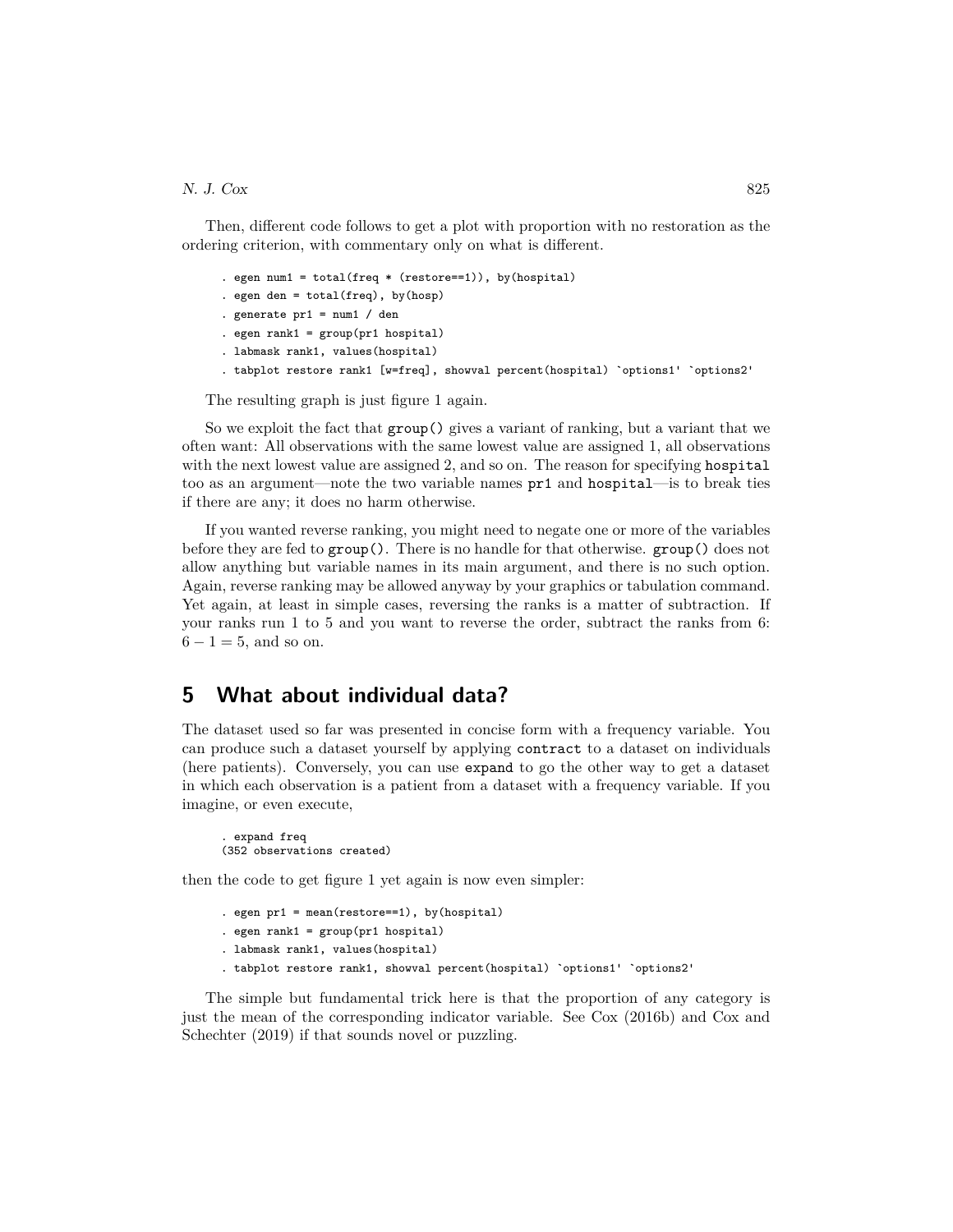Naturally, we do not need this code for our dataset. It is given as an example because datasets often arrive in similar form, with one observation for each individual.

### **6 Example: Geometric means**

I continue with another example in which the small labor of sorting into congenial order is delegated to a graphical command. The example is included partly as a reminder to myself to write about geometric means in some future column. The geometric mean as the exponential of the mean logarithm remains valuable as a way of nodding to logarithmic thinking while producing a summary in the original units of measurement. Its use for summarizing data, in a suitably broad sense, seems to go back at least to Galileo Galilei, better known as an astronomer and a physicist [\(Reston 1994,](#page-20-7) 218):

In 1627 Galileo 'was presented with an amiable dispute between a Florentine gentleman and a parish priest over the proper method to price a horse . . . one bidder—undoubtedly the priest—had offered ten crowns and the other one thousand. In arriving at the proper value, the equestrians asked Galileo to be their arbiter. Was it better to employ an arithmetic or a geometric proportion in arriving at a fair price between divergent estimates? A geometric proportion was Galileo's answer. The real value of the horse was one hundred.'

Geometric means are possible only when all values are positive. They are useful mostly when data arrive positively skewed. Their canonical application is to lognormal distributions, for which geometric means and medians coincide, but it has wider utility. (Note: If all values are negative, the signs can be treated as conventional and ignored.) Community-contributed code for putting geometric means into variables is easy enough to find, although by the time you have found and installed it, you could have done it slowly with two or at most three commands. The solution here exploits the detail, often overlooked, that the egen function mean(), just like rank(), feeds on an expression, which can be more complicated than a bare variable name.

The next application is to hourly wages from the U.S. National Longitudinal Survey of Young Women and Mature Women in 1988. The graph orders industries by their geometric means of hourly wage (figure 4).

```
. sysuse nlsw88, clear
(NLSW, 1988 extract)
. egen gmean = mean(\ln(wage)), by(\text{industry}). replace gmean = exp(gmean)(2,246 real changes made)
. egen tag = tag(industry). graph dot (asis) gmean if tag, over(industry, sort(1) descending)
> linetype(line) lines(lc(gs12) lw(vthin))
> ytitle(Geometric mean hourly wage (USD)) ysc(alt)
```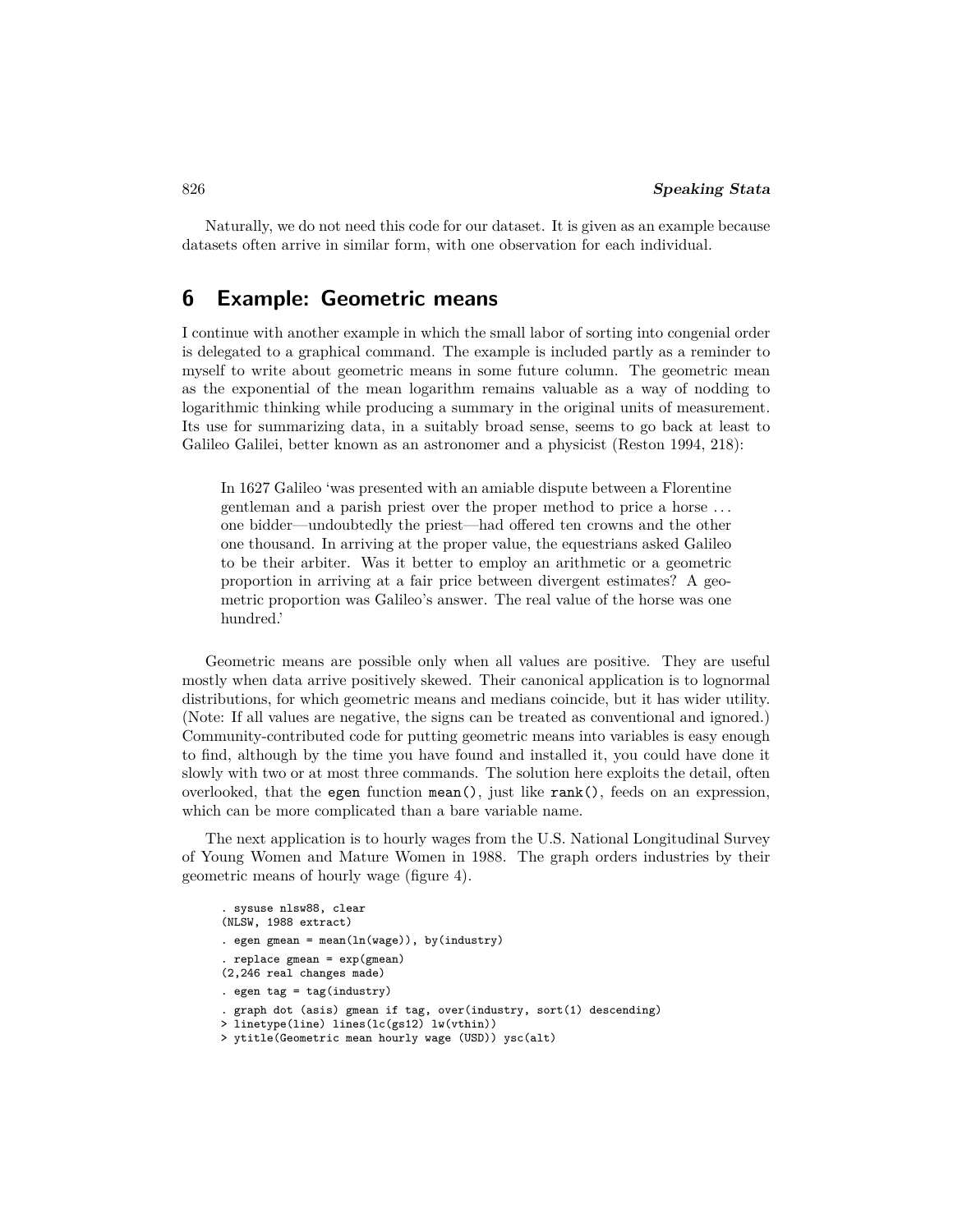

Figure 4. Geometric mean hourly wage for different industries

I find the default dotted grid in graph dot a little distracting—and it is often degraded on export to other software. So my usual choice is, as just given, more like

```
linetype(line) lines(lc(gs12) lw(vthin))
```
Using a light-gray color to downplay less important graph elements is a standard yet underplayed strategy. See, for example, [Schwabish \(2021\)](#page-20-8) for general emphasis and [Cox](#page-19-9) [\(2009\)](#page-19-9) for particular Stata applications. Another personal choice is ysc(alt) for many graphs with something of a table flavor. See [Cox \(2012a\)](#page-19-10) for more on what goes (best) on what axis.

Ordering industries by geometric mean wage is suggested as one helpful choice, but other choices are entirely possible. In this dataset, the order of the variable industry is evidently, in economic terms, a sequence from primary through secondary to tertiary or even quaternary sectors, so that might be helpful too.

# **7 Missing values**

The small question of wanting to reorder categorical variables leads to several smaller questions, and this column has not covered them all.

Are there missing values for categorical variables? You need to decide whether to include or to exclude them, and you may find that the default behavior of a command jumps the other way. This does not seem much of an issue in practice, so I will leave the matter there.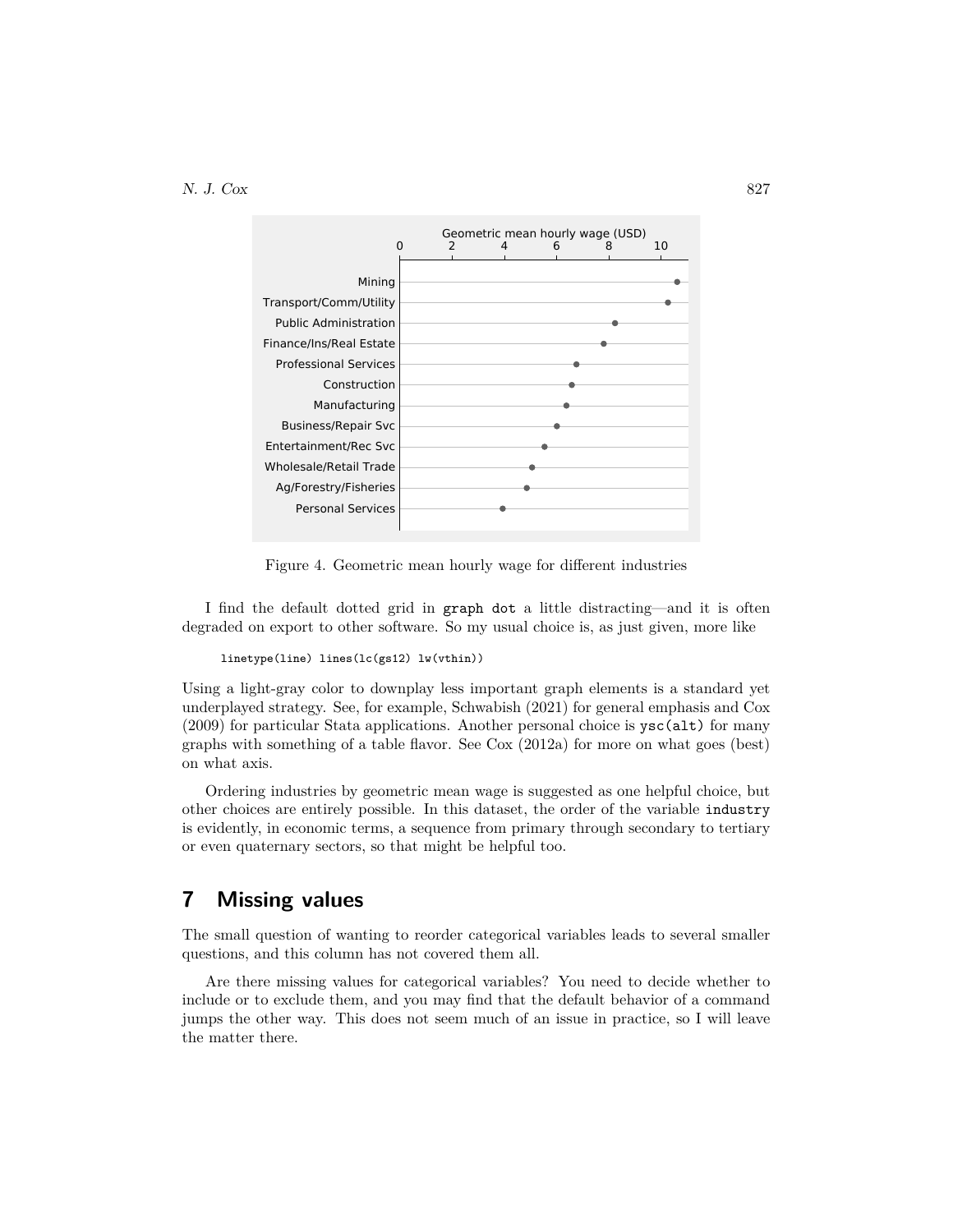# **8 Tables as well as graphics**

What about tables? Some table commands also have handles to vary sort order: tabulate is a good example. Mostly, you need to create the ordered variable you want first, as in this column. That said, do not underestimate the scope for do-it-yourself tables on the fly, using, say, list or tabdisp (Cox [2003,](#page-19-11) [2012b\)](#page-19-12).

Given the geometric means just calculated, here is a simple table constructed on the fly.

. char gmean[varname] "geometric mean wage (USD/hr)"

```
. gsort -tag -gmean
```
- . format gmean %3.2f
- . list industry gmean if tag, noobs sep(0) abbrev(28) subvarname

| industry                | geometric mean wage (USD/hr) |
|-------------------------|------------------------------|
| Mining                  | 10.62                        |
| Transport/Comm/Utility  | 10.26                        |
| Public Administration   | 8.24                         |
| Finance/Ins/Real Estate | 7.80                         |
| Professional Services   | 6.76                         |
| Construction            | 6.58                         |
| Manufacturing           | 6.37                         |
| Business/Repair Svc     | 6.01                         |
| Entertainment/Rec Svc   | 5.54                         |
| Wholesale/Retail Trade  | 5.06                         |
| Ag/Forestry/Fisheries   | 4.86                         |
| Personal Services       | 3.93                         |

So far, so good, but by many standards we are still at the trivial shallow end of the tabulation pool. Let's try a two-way table and spell out a device that can help in tidying up a messy table. We need an example large enough to be convincing as messy and small enough not to take up too much space. Keeping with the industry variable, we note a variable age with a range from 34 to 46 years. Let's bin that a little arbitrarily. I like self-describing bins:

```
. generate age_cat = cond(age \ge 42, 42, cond(age \ge 38, 38, 34)). label define age_cat 34 "34-" 38 "38-" 42 "42-"
. label values age_cat age_cat
. label variable age_cat "age intervals (years)"
```
So our binning variable has distinct values 34, 38, and 42, corresponding to the lower inclusive limits of bins 34 up, 38 up, and 42 up. The value labels are explicit about what happens at the limits. Pragmatically, a few women aged 46 have been included in the top bin. For more on binning, including the need to be explicit about binning rules, see [Cox \(2018\)](#page-19-13).

We know how to get geometric means into a variable. The issue is going to be getting them into a good order. If gmean is still lurking from a previous burst of calculation, we need to get rid of it, as done here, or else use a different variable name.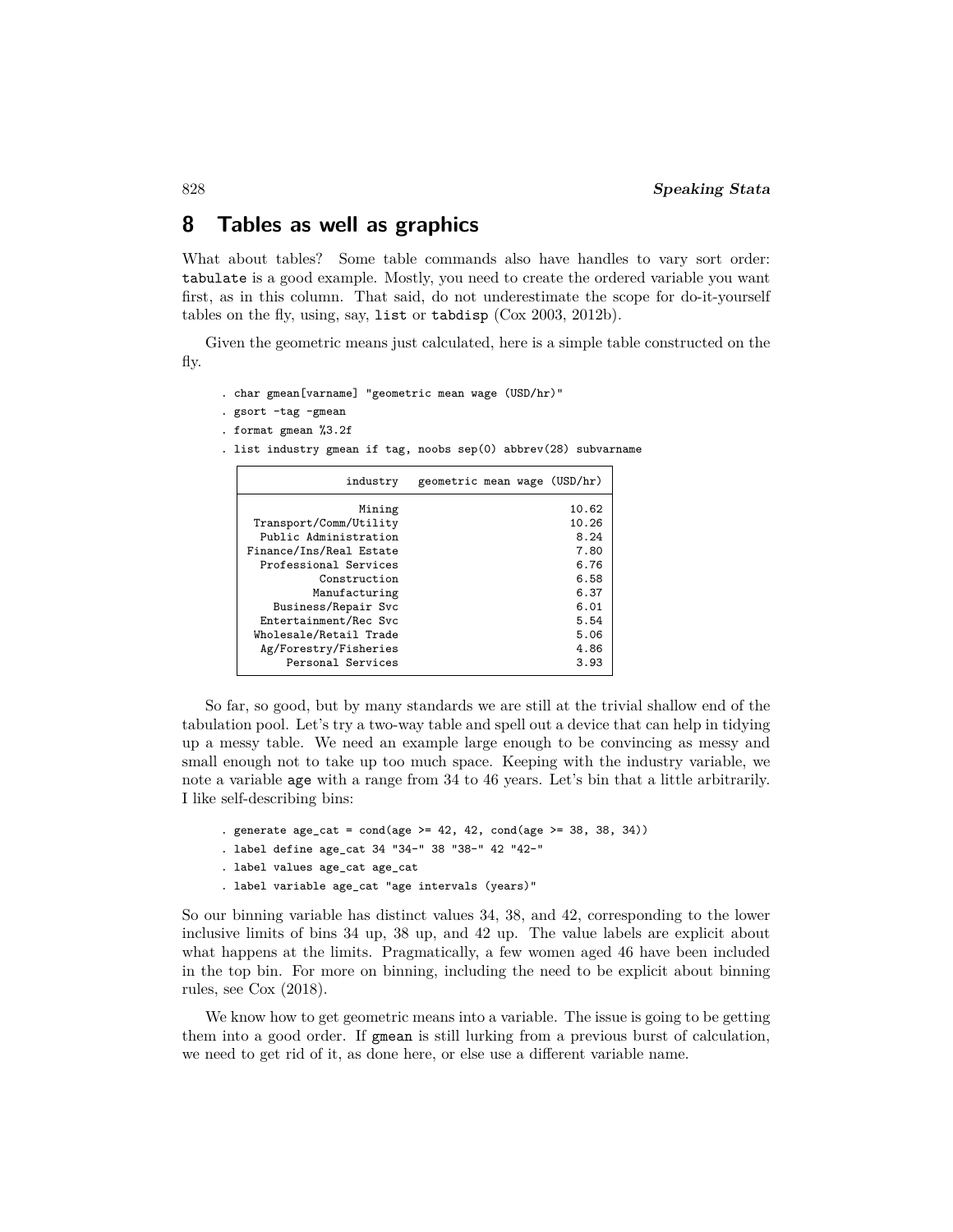```
. drop gmean
. egen gmean = mean(ln(wage)), by(industry age_cat)
. replace gmean = exp(gmean)
(2,246 real changes made)
. tabdisp industry age_cat, c(gmean) format(%3.2f)
```

| $34-$<br>38-                                                                                                  | $42 -$                                                                                        |
|---------------------------------------------------------------------------------------------------------------|-----------------------------------------------------------------------------------------------|
| 3.71<br>7.99<br>12.50<br>6.70<br>6.41<br>6.51<br>9.76<br>5.24<br>7.59<br>7.31<br>4.02<br>6.91<br>6.56<br>8.07 | 3.25<br>6.51<br>6.66<br>6.17<br>11.47<br>4.71<br>7.45<br>6.01<br>3.61<br>5.07<br>6.63<br>7.49 |
|                                                                                                               | 6.41<br>9.94<br>5.16<br>8.27<br>4.88<br>4.08<br>4.49<br>7.00<br>8.75<br>4.24<br>3.22          |

Bringing up the rear are a bunch of people with industry unknown, so we will leave them out as sadly uninformative. We can tidy up the table in various ways, but one simple choice is to order on geometric mean wage for age group 34 to 37. The trick is to ensure that observations for other age categories are populated too so that all observations of interest get classified correctly. Here is one way to do it, explained in detail in an earlier column [\(Cox 2011\)](#page-19-14):

```
. egen GMEAN = mean(cond(age_cat == 34, ln(wage), .)) if industry < .,
> by(industry)
(14 missing values generated)
```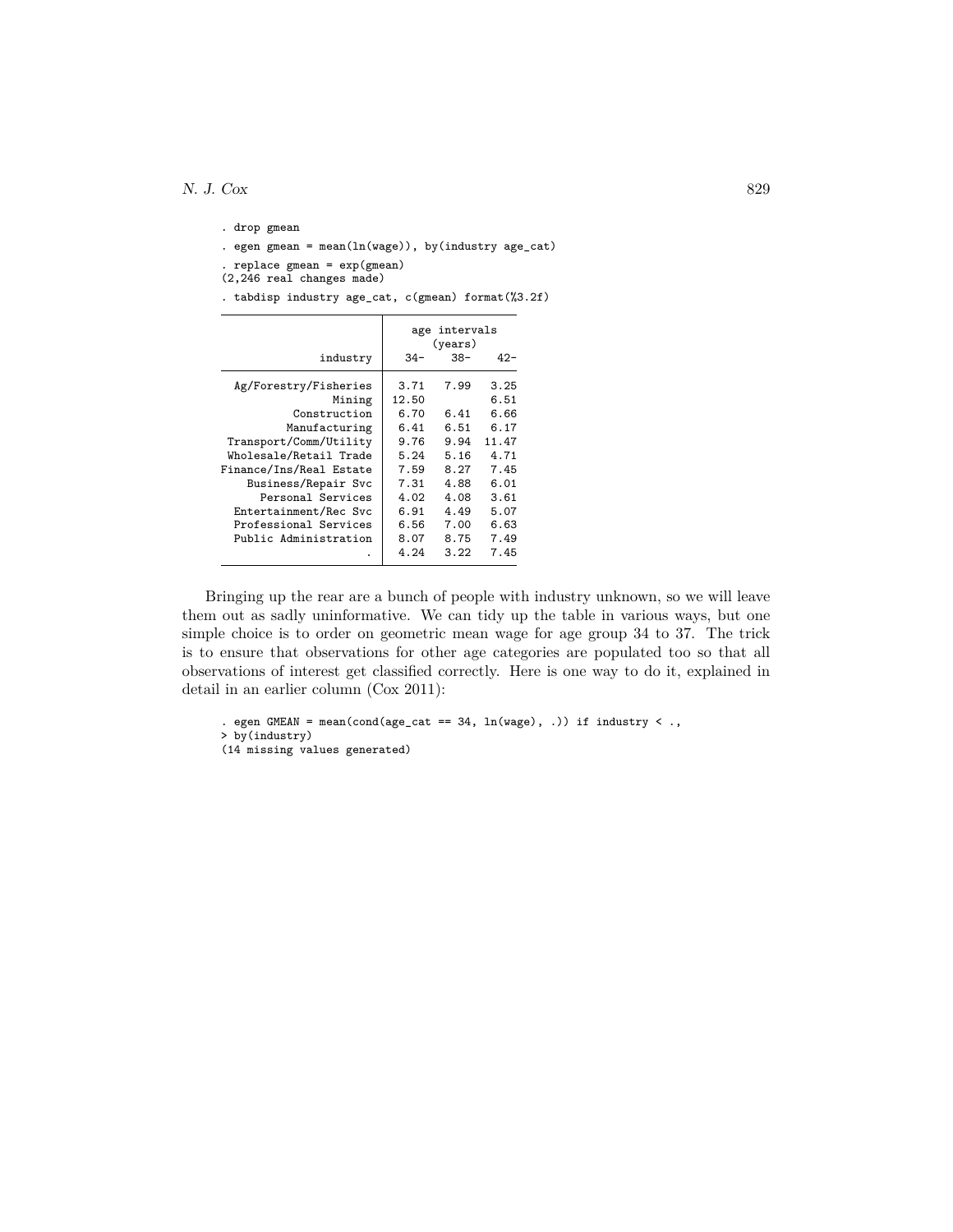We do not need to exponentiate that; the values of GMEAN are necessarily in the desired order already. Now the commands are already familiar or will shortly make sense:

. egen order = group(GMEAN) (14 missing values generated) . label variable order "geometric mean wage (USD/hr)" . labmask order, values(industry) decode . tabdisp order age\_cat if order < ., c(gmean) format(%3.2f) age intervals geometric mean wage (years)

| geometric mean wage     | (years) |       |       |
|-------------------------|---------|-------|-------|
| (USD/hr)                | $34-$   | $38-$ | 42-   |
| Ag/Forestry/Fisheries   | 3.71    | 7.99  | 3.25  |
| Personal Services       | 4.02    | 4.08  | 3.61  |
| Wholesale/Retail Trade  | 5.24    | 5.16  | 4.71  |
| Manufacturing           | 6.41    | 6.51  | 6.17  |
| Professional Services   | 6.56    | 7.00  | 6.63  |
| Construction            | 6.70    | 6.41  | 6.66  |
| Entertainment/Rec Svc   | 6.91    | 4.49  | 5.07  |
| Business/Repair Svc     | 7.31    | 4.88  | 6.01  |
| Finance/Ins/Real Estate | 7.59    | 8.27  | 7.45  |
| Public Administration   | 8.07    | 8.75  | 7.49  |
| Transport/Comm/Utility  | 9.76    | 9.94  | 11.47 |
| Mining                  | 12.50   |       | 6.51  |
|                         |         |       |       |

We have been careless about the possibility of ties. And we could have a small discussion about whether a graph would work as well or better.

# **9 Example: Confidence intervals**

Another kind of challenge is solved by creating a dataset consisting entirely of results, so that then a sort on one or more variables suffices to get the order you want. Using statsby to get a dataset for a confidence interval plot is a standard example [\(Cox](#page-19-15) [2010\)](#page-19-15). We go back to those geometric means for the hourly wage. This code starts with reading the dataset in once more, partly to give a self-contained example that is easier to adapt for your own use if you have a similar need.

```
. sysuse nlsw88, clear
(NLSW, 1988 extract)
. statsby N=r(N_pos) gmean=r(mean_g) ub=r(ub_g) lb=r(lb_g), by(industry):
> ameans wage
  (output omitted )
. sort gmean
. generate order = _n
. labmask order, values(industry) decode
```
The next two commands are presented disingenuously. Some experience and experiment underlined that numbers in mining are very small and the associated confidence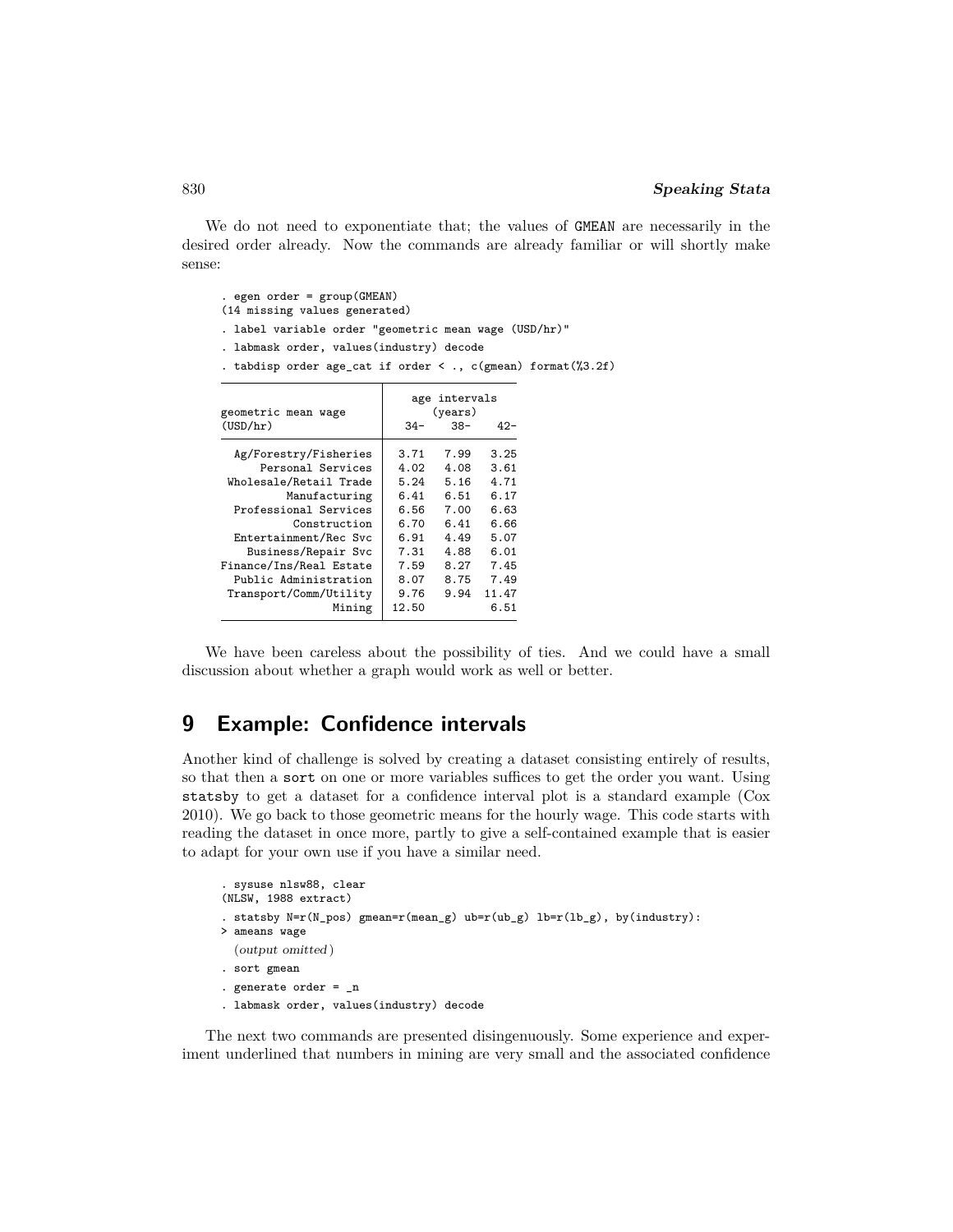#### N. J.  $Cox$  831

interval correspondingly wide. Then it seemed that showing sample sizes would be a good idea, but some trial and error is needed to work out where and how they should be shown (figure 5).

```
. generate where = 51
. scatter order gmean, ms(Dh) ||
> scatter order where, ms(none) mla(N) mlabsize(medsmall) mlabpos(9)
> xmla(49 "{it:n}", labsize(medsmall) tlc(none)) ||
> rcap ub lb order, horizontal ytitle("") yla(1/`=_N', noticks ang(h) valuelabel)
> xsc(alt) xla(0(10)40, grid) t1title(95% CIs for geometric mean wage in USD/hr)
> legend(off)
```


Figure 5. Confidence intervals for geometric mean wage by industry. Despite the intrinsic interest of this graph, its importance here is how it was produced by using statsby to collate results of ameans. Sorting categories by their geometric means was then straightforward.

# **10 A convenience command: myaxis**

A tension or tradeoff for all Stata users, whether beginners or more experienced, is how far to break down a problem into a series of simple code steps and how far to seek or (depending on your experience) even to write a new command that ideally will solve the problem in one call. Many, perhaps even most, users tend to resolve this through do-files so that they bundle a series of commands into one script. As they extend or correct their code, they can cut down on the amount of retyping because all previous work has been saved in a file. A benefit but also a cost of do-files is that they can be utterly ad hoc and geared to particular datasets.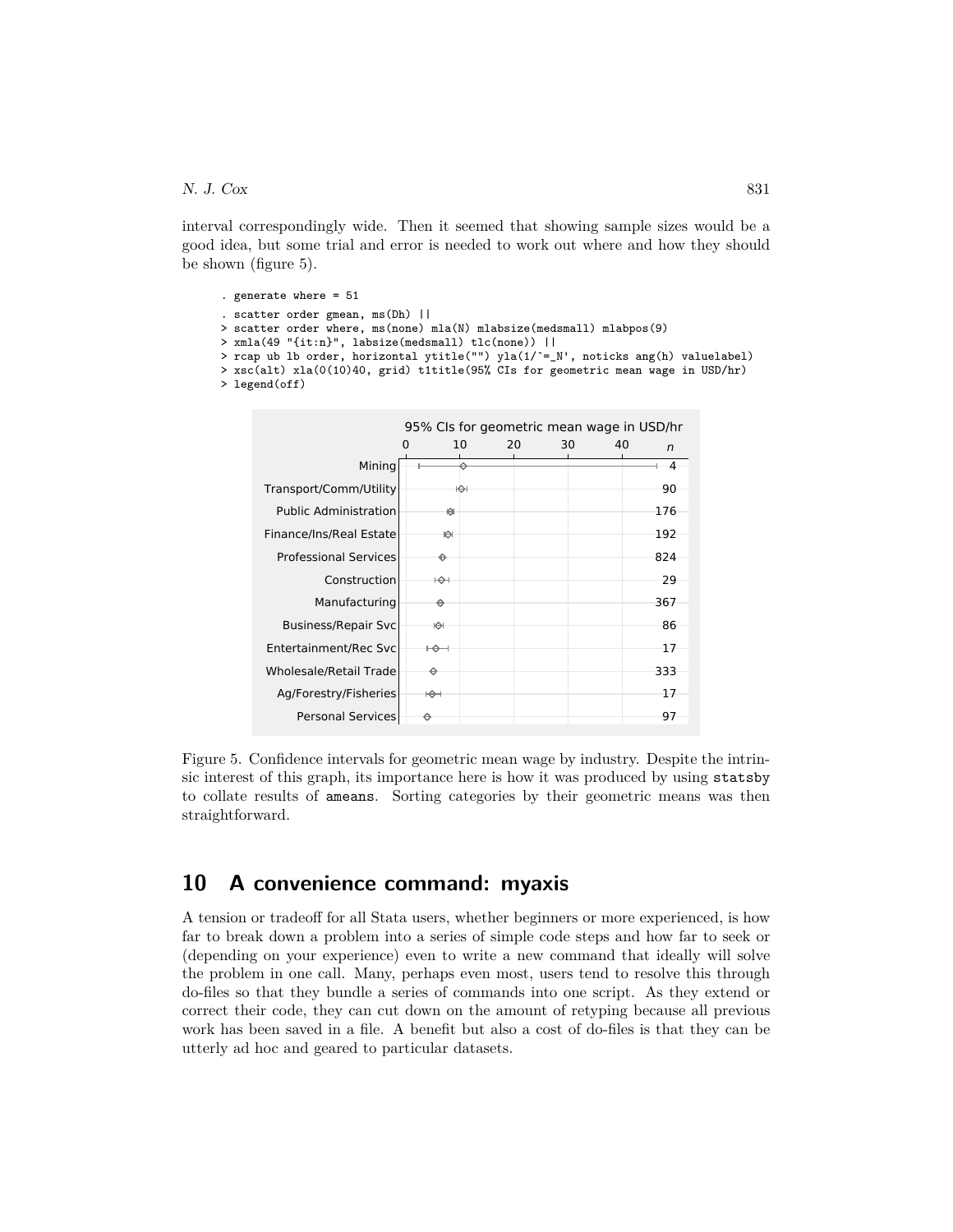Users who have begun to program still face a dilemma. Programming can be premature: You can write programs that do not deserve existence, but usually they fade into oblivion without pain. I have written commands that I have regretted. Some such commands I later thought trivial because just a few standard lines could replace them without any need for me to rediscover the syntax, let alone remember what the command was called. Others were insufficiently focused or too elaborate to seem convenient or congenial on later use.

The structure of this column loosely matches my work on the topic. I first decided to write up the little tricks so far discussed that I was using again and again and recommending to others. Then later the small project crystallized in a decision to bundle the main ideas into a command called myaxis.

Let's first exemplify how myaxis works for some of the problems discussed so far.

Here is how to re-create figure 2, starting from calculation of pr1.

```
. myaxis RANK1=hospital, sort(mean pr1) subset(restore==1)
. tabplot restore RANK1 [w=freq], showval percent(hospital) `options1' `options2'
```
RANK1 is the new variable created using calculations for the subset of observations restore == 1. pr1 already exists as a constant for each hospital, but using the egen function mean is a simple and harmless way to pick up that constant because the mean of one (repeated) value is just that value. Otherwise explained, the first argument of sort() is always the name of an egen function. That could be a community-contributed egen function so long as its code is visible along your adopath.

Variable and value labels are handled automatically, so there is no need to invoke labmask or otherwise to define labels.

Here is how to re-create figure 3, starting from calculation of wtmean.

```
. myaxis RANK=hospital, sort(mean wtmean)
. tabplot restore RANK [w=freq], showval percent(hospital) `options1' `options2'
```
Perhaps more strikingly, the step backward of trying to think more generally showed that other related problems could be treated easily within a larger framework. With the auto data read in, these simple exercises can be executed by curious readers. The results are suppressed to save space.

. sysuse auto, clear

First up is a simple tabulation where we decide we want to sort categories by frequency. As it happens, tabulate already has a sort option, but knowing how to do it could be useful for many other commands. One obvious and one more subtle twist to the syntax: descending reverses the conventional sort order because people usually want to see the most frequent categories first. Note that sort () has one argument only, although a second argument now turns out to be tacit. count means in context count rep78, meaning use the egen function count() to count nonmissing values of repair record rep78.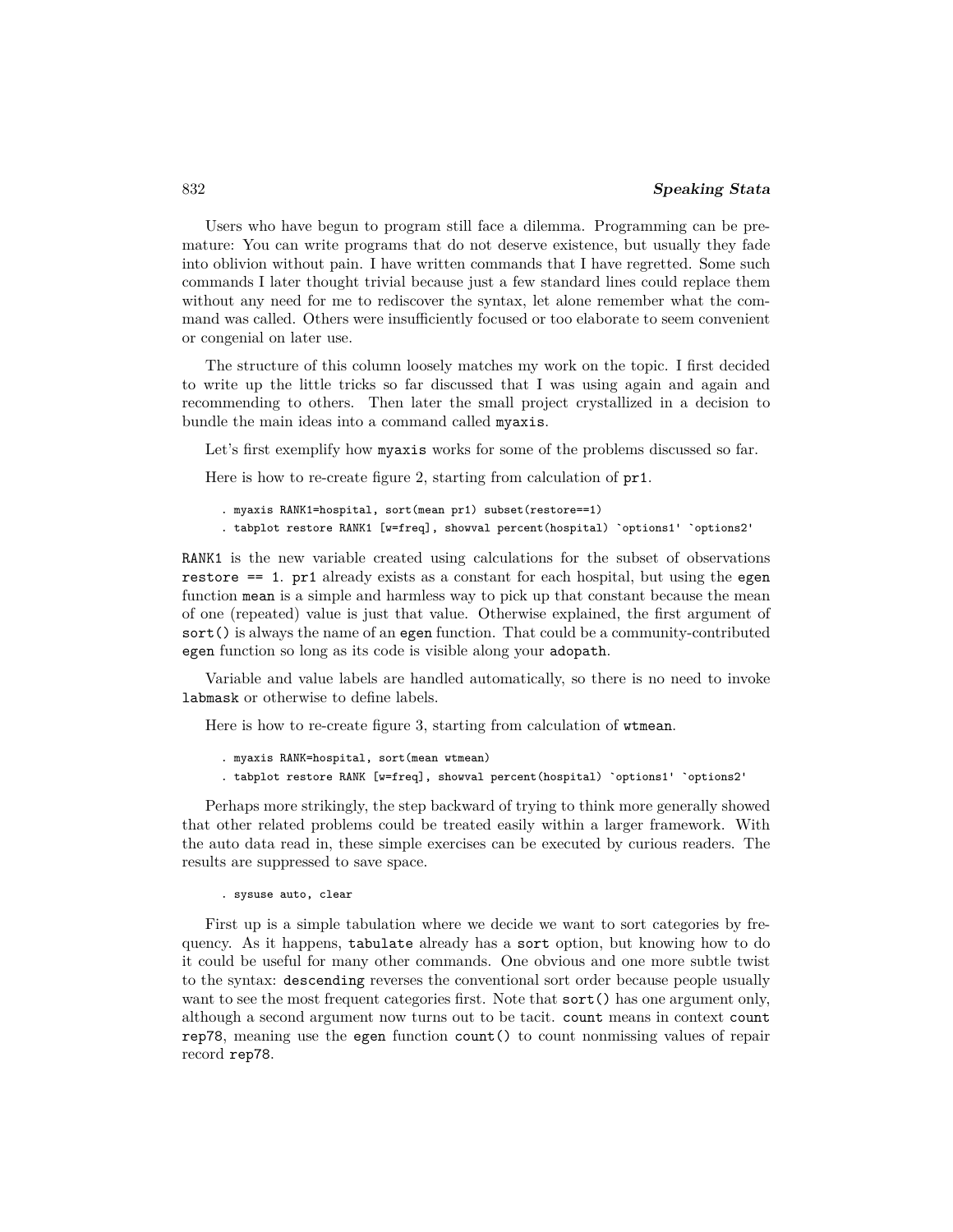- . myaxis wanted=rep78, sort(count) descending
- . tabulate wanted
- . tabulate wanted, nolabel

The flavor of the next example is similar. We want categories to be sorted by the mean of miles per gallon mpg, so we get myaxis to work that out and record the order of categories (again, high mpg is good; low litres per km or per 100 km is good if such units are more familiar to you).

- . myaxis wanted2=rep78, sort(mean mpg) descending
- . format mpg %2.1f
- . tabulate wanted2, summarize(mpg)

As a final twist, we look ahead to a two-way table. We want to bring in whether cars are domestic (manufactured inside the United States) or foreign (not so) and decide to sort on the foreign performance.

```
. myaxis wanted3=rep78, sort(mean mpg) subset(foreign==1) descending
```
. tabulate wanted3 foreign, summarize(mpg) nost nofreq

Although myaxis can be used for many problems, no command ever tackles all the problems in its territory. For example, myaxis makes no attempt to support weights directly if only because weights do not match the framework of egen. Problems involving weights require a focused decision on what makes sense and how to calculate it. Our very first example in Section 2 was really about frequency weights, so weights need not be difficult.

# **11 Syntax of myaxis**

myaxis reorders a categorical variable by a specified sort criterion.

```
myaxis \it{newvar=varname} \lceil if \rceil ~ \lceil in \rceil, sort(criterion)
   -

subset(true_or_false_condition) missing descending varlabel(string)
   valuelabelname(string)
```
#### **11.1 Description**

myaxis maps an existing "categorical" variable, meaning usually a numeric variable with integer codes and value labels, or equivalently a string variable, to a new variable with integer values 1 up and with value labels, sorted according to a specified criterion.

#### **11.2 Remarks**

The command name myaxis is to be parsed "my axis". The second element "axis" arises from a leading application of the command. You have a categorical variable that would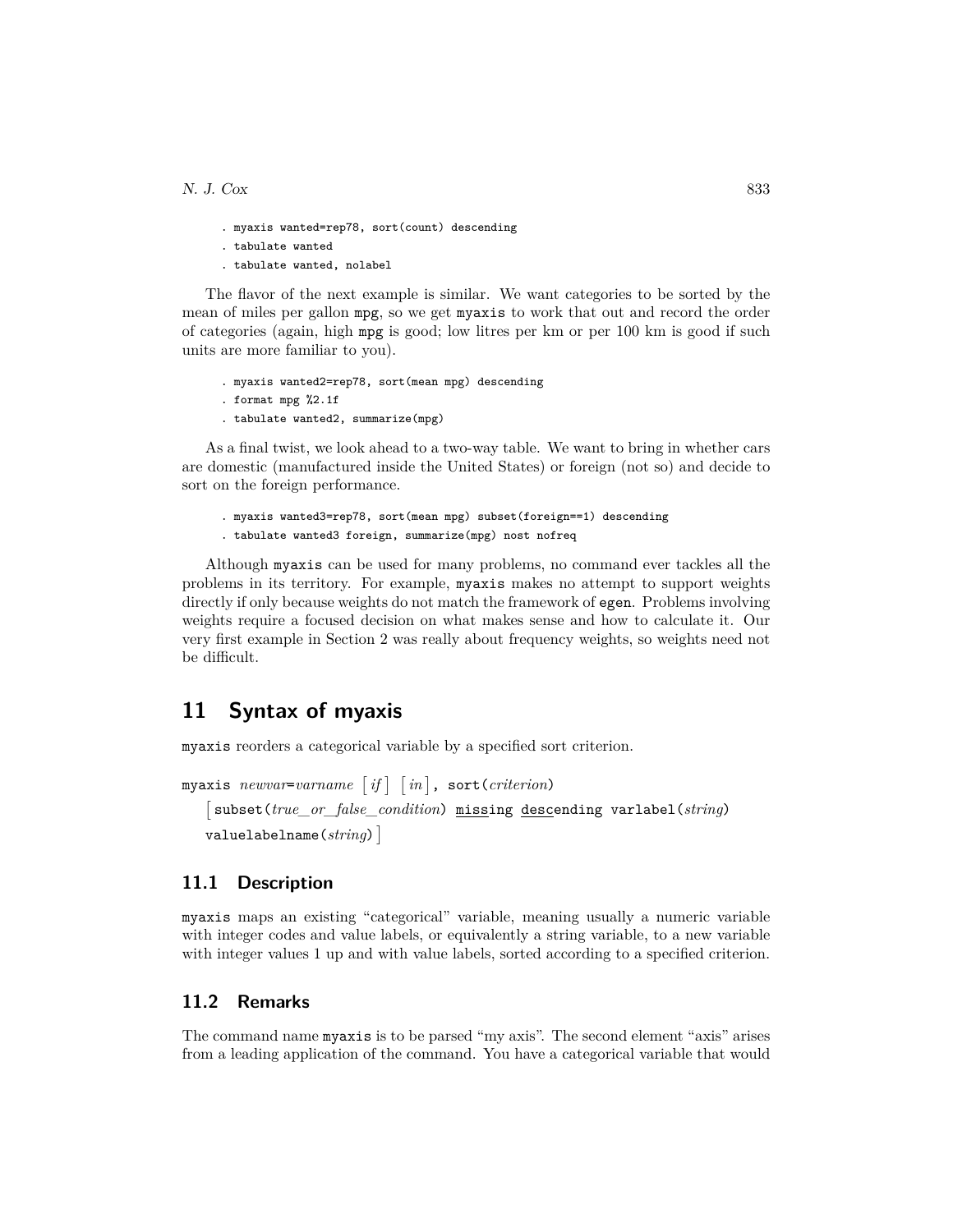define an axis of a graph or one dimension of a table (the rows or the columns, say), but the existing order of categories is not ideal. Some graph and table commands offer sorting on the fly, but this command may help wherever other commands do not offer that.

The first element "my" is at best harmless whimsy, but it arises because mentions of a command named just axis would be harder to spot among other uses of the term.

The problem is split by myaxis into these parts:

- 1. Calculation of a numeric variable on which to sort categories. myaxis treats this as an application of egen. Note: If a variable already exists that defines the sort order and is constant within categories, then asking for (say) its minimum, mean, or maximum within each category will suffice.
- 2. Deciding whether you want ascending order (the default) or descending order (highest value goes first). Descending order requires negation of the variable from the first step.
- 3. Mapping your categorical variable to integers 1 up. The group() function of egen does the work here, but myaxis is careful to split ties according to the original variable. (For example: Suppose nominal categories A, B, C, D, and E have frequencies 7, 7, 42, 3, and 1 and you want them sorted by frequency. You do not want A and B lumped together, because they have the same frequency.)
- 4. Fixing a variable label. myaxis uses a new variable label if supplied; otherwise, it uses the original variable label; and, if that does not exist, it uses the original variable name.
- 5. Fixing value labels. This is even more important than the previous point for helpful display in a graph or table. myaxis uses the original value labels if defined and otherwise the original string or numeric values.

# **11.3 Options**

- sort(*criterion*) specifies the criterion for sorting. sort() is required. The criterion should always include the name of an egen function. That function may be community contributed so long as the code is visible along your adopath. The criterion may also include the name of an existing variable, and that is essential whenever the sort criterion is not based on *varname*.
- subset(*true\_or\_false\_condition*) specifies a subset of the data on which the sort criterion should be calculated. Concretely, imagine two variables that define  $y$  and x axes of a graph or rows and columns of a table. You might want rows to be sorted by values calculated for a particular column or columns to be sorted by values calculated for a particular row.
- missing specifies that missing values of *varname* be included. The default is to ignore them.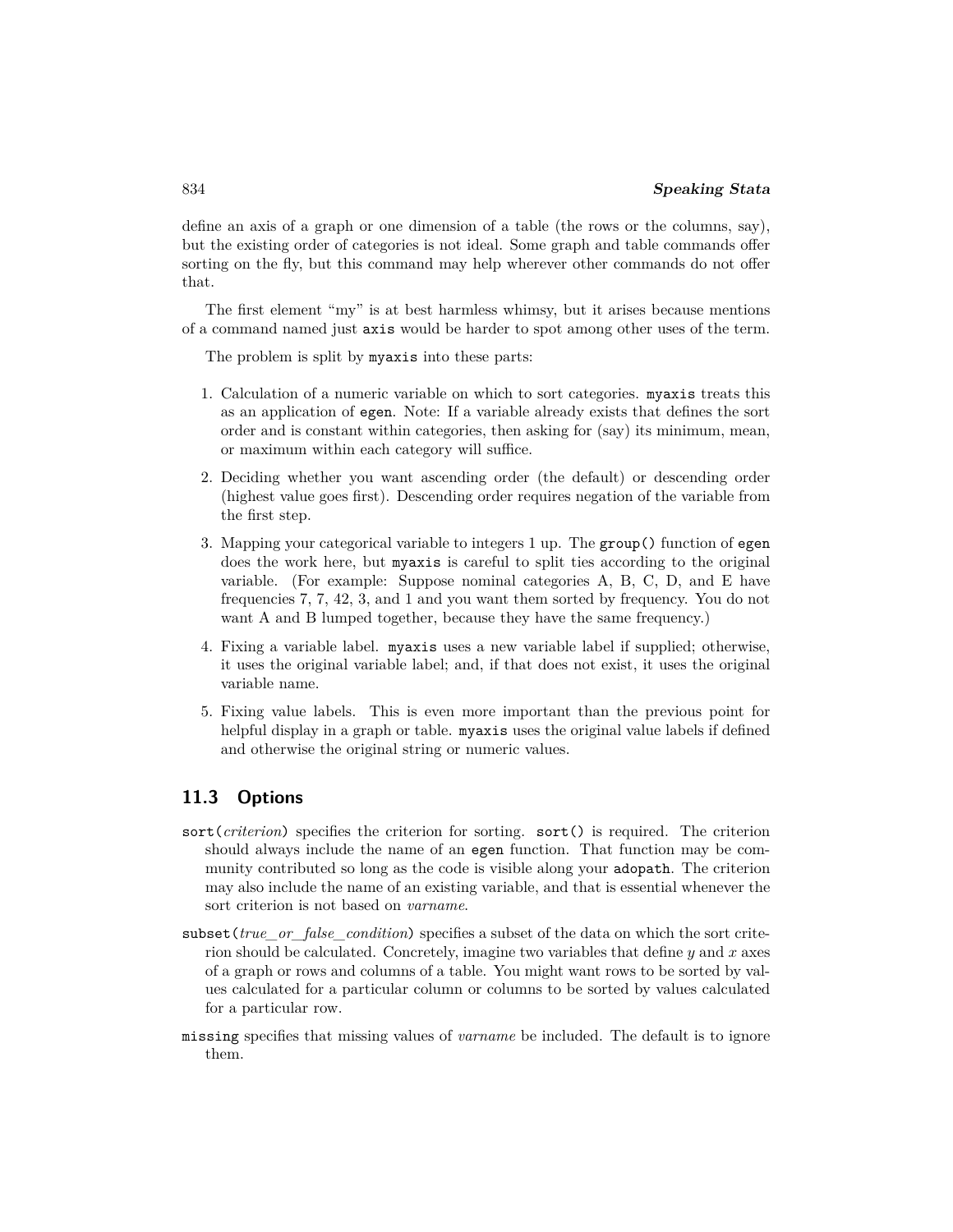- descending specifies sorting with highest value first. The default sort order is ascending with lowest value first.
- varlabel(*string*) specifies a variable label for the new variable. Otherwise, see point 4 in section 11.2 Remarks.
- valuelabelname(*string*) specifies a new value label name for the value labels of the new variable. This will be needed if there is already a set of value labels called *newvar*.

# **12 Conclusion**

Results for nominal variables may often be clearer if those variables are reordered or reranked, say, according to some measure of absolute or relative frequency or according to summaries of some other variable. Some graphical and tabulation commands have dedicated options serving that end. Alternatively, a dataset consisting of results can be sorted directly. We have seen examples using graph dot and graph twoway, while graph bar or graph hbar could have been used to provide other illustrations.

Otherwise, in practice a new order is often best achieved by creating a new variable holding the desired order, using along the way one or more egen functions:  $rank()$ ,  $group(), tag(), total(), count(), and mean() all appeared in examples, and several$ more functions are available. There is usually a need to preserve the information in values or value labels and to watch out for ties. There may be a desire to reverse ranking from the default. Procedures for datasets based on aggregate frequencies and for datasets based on individuals may also differ in detail.

All of this can be done step by step, and understanding the small details will serve you well in many other problems. Alternatively, the new command myaxis offers a convenience command for many such problems and is introduced in this column.

#### **13 Programs and supplemental materials**

To install a snapshot of the corresponding software files as they existed at the time of publication of this article, type

|  | . net sj 21-3        |                                            |
|--|----------------------|--------------------------------------------|
|  | . net install st0654 | (to install program files, if available)   |
|  | . net get st0654     | (to install ancillary files, if available) |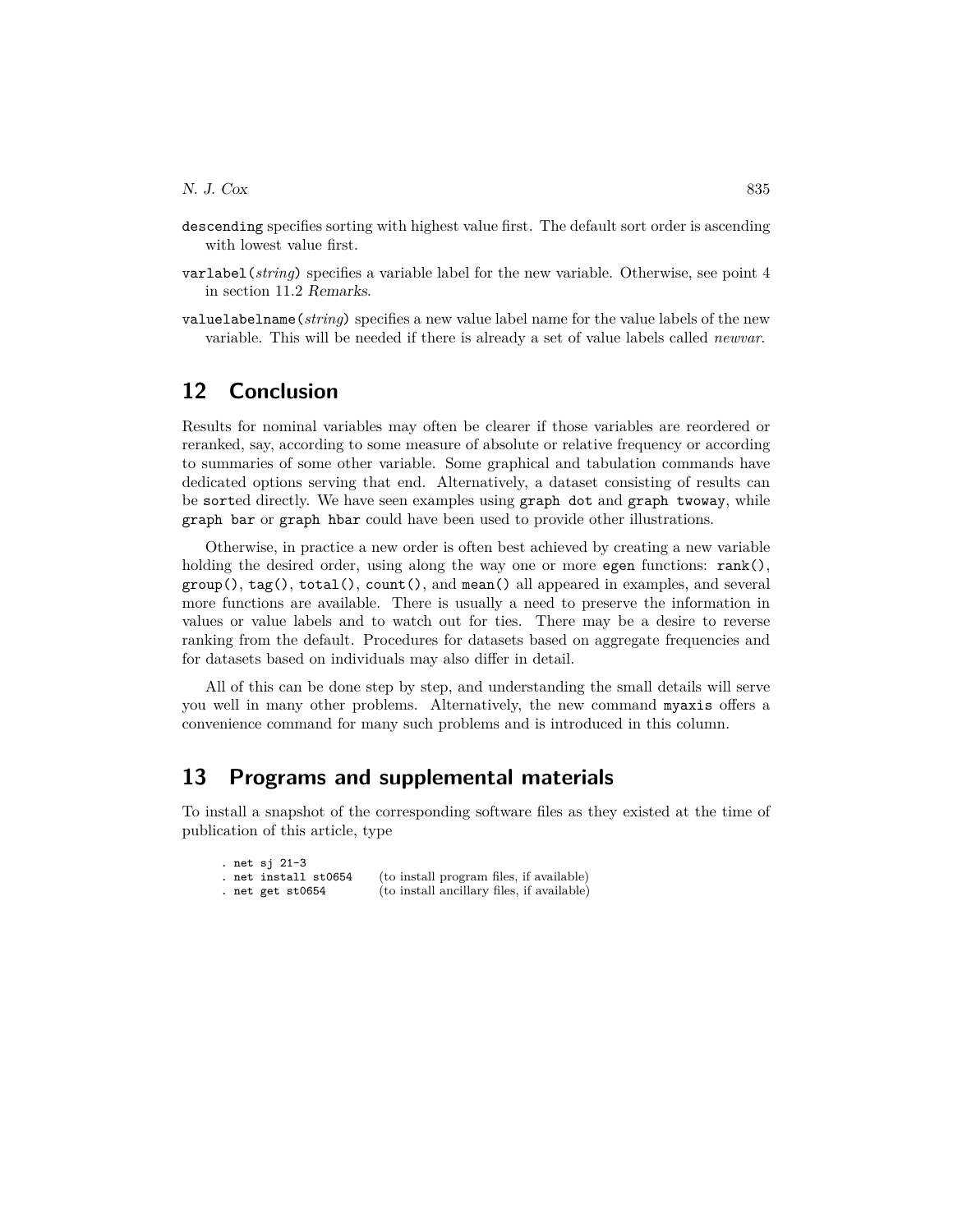# **14 References**

- <span id="page-19-2"></span>Box, G. E. P. 2013. An Accidental Statistician: The Life and Memories of George E. P. Box. Hoboken, NJ: Wiley.
- <span id="page-19-1"></span>Box, G. E. P., J. S. Hunter, and W. G. Hunter. 2005. Statistics for Experimenters: Design, Innovation, and Discovery. 2nd ed. Hoboken, NJ: Wiley.
- <span id="page-19-0"></span>Box, G. E. P., W. G. Hunter, and J. S. Hunter. 1978. Statistics for Experimenters: An Introduction to Design, Data Analysis, and Model Building. New York: Wiley.
- <span id="page-19-7"></span>Cox, N. J. 1999. dm70: Extensions to generate, extended. Stata Technical Bulletin 50: 9–17. Reprinted in Stata Technical Bulletin Reprints. Vol. 9, pp. 34–45. College Station, TX: Stata Press.
	- . 2003. Speaking Stata: Problems with tables, Part I. Stata Journal 3: 309–324. [https: //doi.org / 10.1177 / 1536867X0300300308.](https://doi.org/10.1177/1536867X0300300308)
- <span id="page-19-11"></span><span id="page-19-9"></span><span id="page-19-6"></span>. 2008. Speaking Stata: Between tables and graphs. Stata Journal 8: 269–289. [https: //doi.org / 10.1177 / 1536867X0800800208.](https://doi.org/10.1177/1536867X0800800208)
	- . 2009. Stata tip 78: Going gray gracefully: Highlighting subsets and downplaying substrates. Stata Journal 9: 499–503. [https://doi.org/10.1177/1536867X0900900311.](https://doi.org/10.1177/1536867X0900900311)
	- . 2010. Speaking Stata: The statsby strategy. Stata Journal 10: 143–151. [https:](https://doi.org/10.1177/1536867X1001000112) [//doi.org / 10.1177 / 1536867X1001000112.](https://doi.org/10.1177/1536867X1001000112)
- <span id="page-19-15"></span><span id="page-19-14"></span><span id="page-19-10"></span>. 2011. Speaking Stata: Compared with . . . . Stata Journal 11: 305–314. [https:](https://doi.org/10.1177/1536867X1101100210) [//doi.org / 10.1177 / 1536867X1101100210.](https://doi.org/10.1177/1536867X1101100210)
	- . 2012a. Speaking Stata: Axis practice, or what goes where on a graph. Stata Journal 12: 549–561. [https: //doi.org / 10.1177 / 1536867X1201200314.](https://doi.org/10.1177/1536867X1201200314)
	- . 2012b. Speaking Stata: Output to order. Stata Journal 12: 147–158. [https:](https://doi.org/10.1177/1536867X1201200109) [//doi.org / 10.1177 / 1536867X1201200109.](https://doi.org/10.1177/1536867X1201200109)
- <span id="page-19-12"></span><span id="page-19-5"></span><span id="page-19-4"></span>. 2016a. Speaking Stata: Multiple bar charts in table form. Stata Journal 16: 491–510. [https: //doi.org / 10.1177 / 1536867X1601600214.](https://doi.org/10.1177/1536867X1601600214)
	- . 2016b. Speaking Stata: Truth, falsity, indication, and negation. Stata Journal 16: 229–236. [https: //doi.org / 10.1177 / 1536867X1601600117.](https://doi.org/10.1177/1536867X1601600117)
	- . 2018. Speaking Stata: From rounding to binning. Stata Journal 18: 741–754. [https: //doi.org / 10.1177 / 1536867X1801800311.](https://doi.org/10.1177/1536867X1801800311)
- <span id="page-19-13"></span><span id="page-19-3"></span>. 2019. Software Updates: gr41\_5: Distribution function plots. Stata Journal 19: 260. [https: //doi.org / 10.1177 / 1536867X19833285.](https://doi.org/10.1177/1536867X19833285)
- <span id="page-19-8"></span>Cox, N. J., and C. B. Schechter. 2019. Speaking Stata: How best to generate indicator or dummy variables. Stata Journal 19: 246–259. https://doi.org/10.1177/ [1536867X19830921.](https://doi.org/10.1177/1536867X19830921)